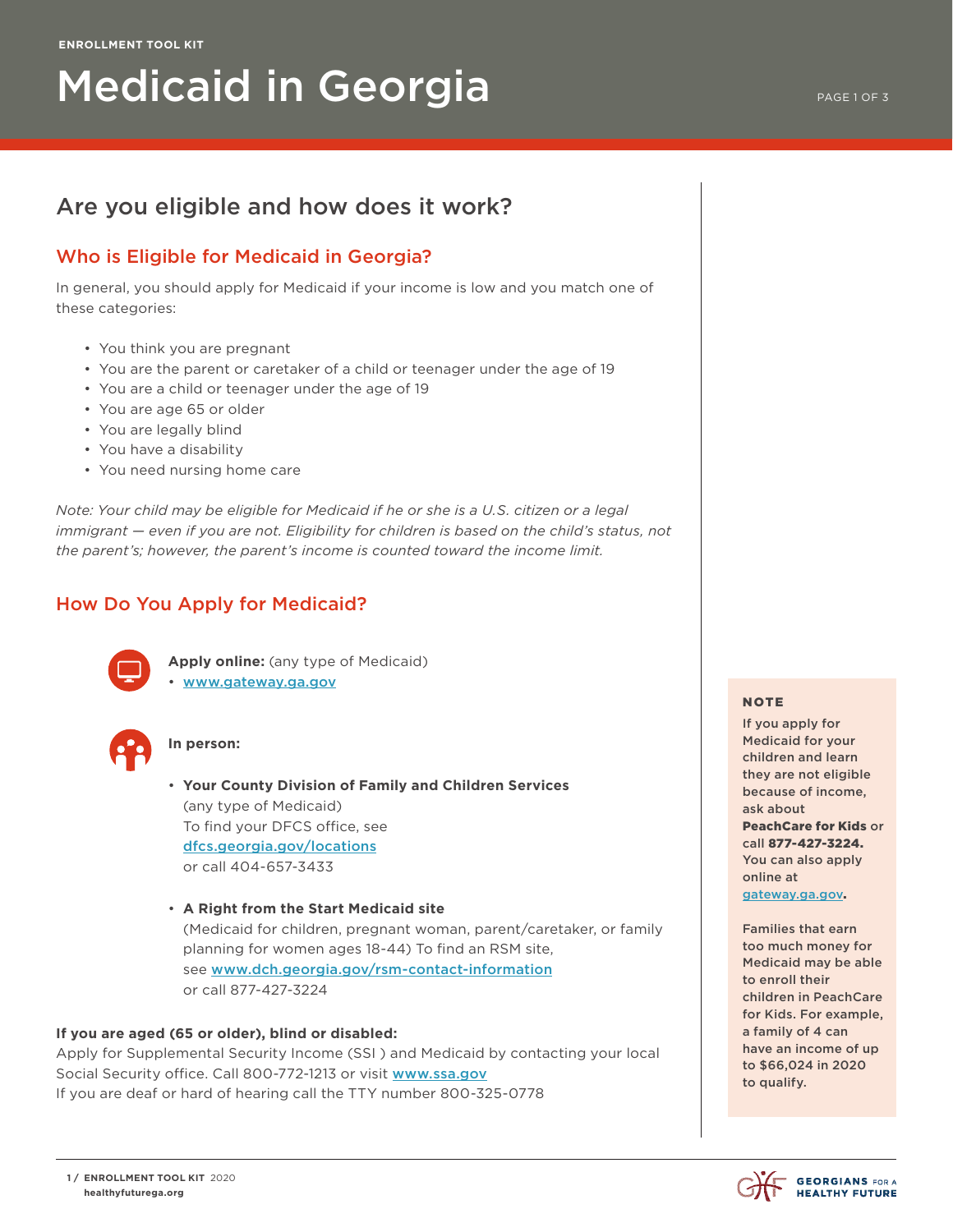# What Happens After You Apply for Medicaid?

- You will find out if you or your child is eligible for Medicaid within 45 days after you apply. Note: If you are applying based on disability and your disability has to be determined, the state has 60 days to notify you.
- A letter will come in the mail telling you whether or not you are eligible. (If the notice says you are not eligible when you think you should be, you can ask for a fair hearing so that an impartial person can make a decision on your case.)
- If you or your child is eligible for Medicaid, you will receive a plastic Medicaid card in the mail.
	- One card will be mailed to each enrolled member in the family.
	- The card will have the enrollee's name and member identification number on the front.
- Carry your Medicaid card with you at all times, in your purse or in your wallet. Treat it like your driver's license, so you will have it when you need it. You need to show it to a doctor or pharmacist to get medical care or medicines.



*Sample Georgia Medicaid Card*

- Since your personal situation may change for example, if you get a new job or your family size changes — Medicaid will review your situation each year to make sure you are still eligible.
	- If your situation changes you must call Medicaid Eligibility at 877-423-4746 or the Social Security Administration office as soon as you know about any changes.
- Depending on which type of Medicaid you have, you may be able to choose from among several health plans. You make the choice through Georgia Healthy Families. See [https://www.georgia-families.com/GASelfService/en\\_US/home.htm](https://www.georgia-families.com/GASelfService/en_US/home.htm), or call 1-888-423-6765.

#### CO-PAYS

Unless you are pregnant or under age 21, you may have to make a small co-pay when you receive medical care. You cannot be denied service because you are not able to pay the co-pay. But, your doctor may bill you for the co-pay amount.

∗ If you don't hear anything within



Your eligibility is reviewed each year after you are enrolled.

#### NOTE

When you apply for Medicaid or Supplemental Security Income (SSI), let your caseworker know about any medical bills from the last three months. It's possible that Medicaid may help pay for some of them.

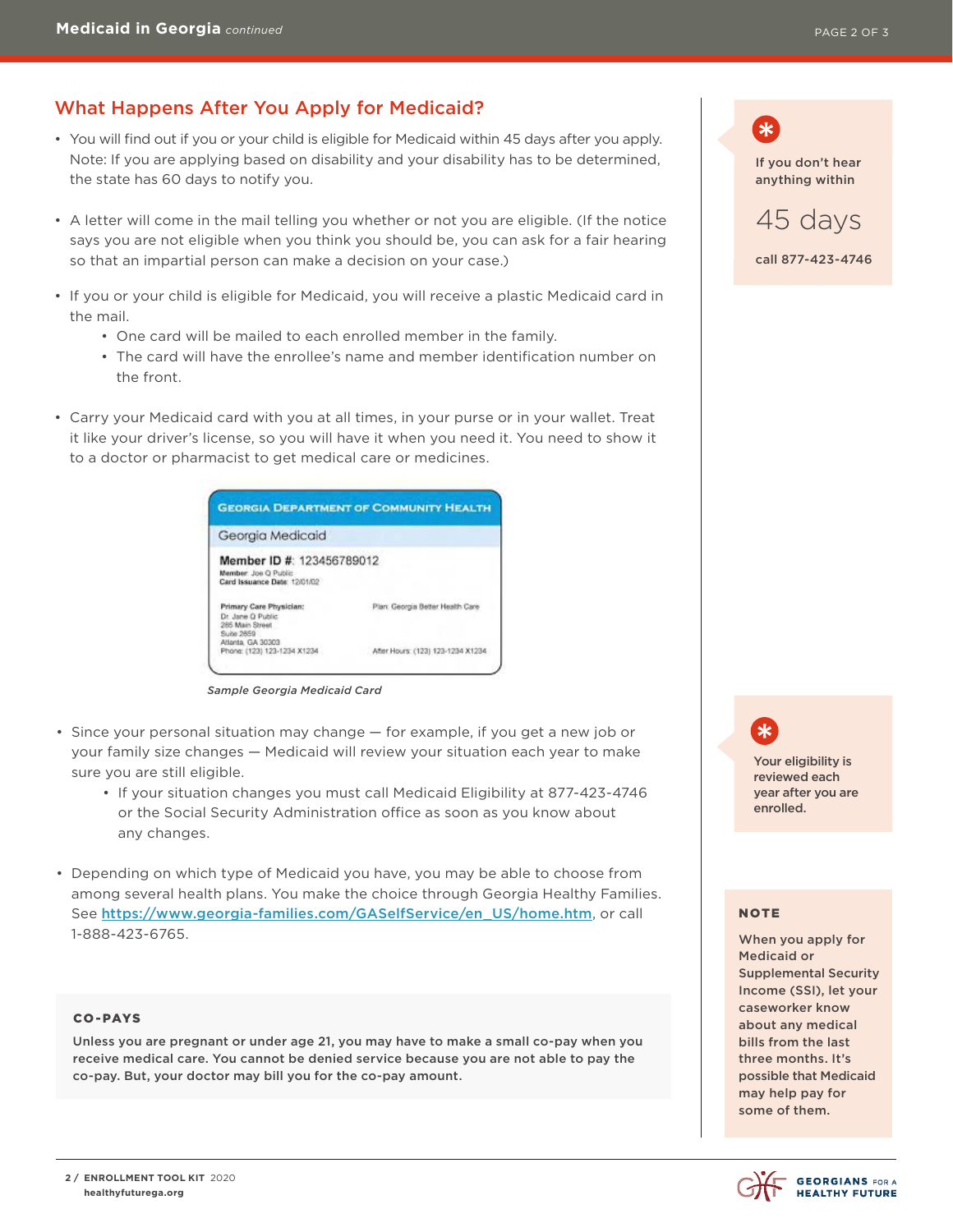# What Does Medicaid Pay For?

It's always a good idea to ask your doctor or pharmacist whether the specific service or item you need is covered by Medicaid.

Generally, Medicaid covers these services:

- Doctor and nurse office visits
- Lab tests and x-rays
- Prescription medicine
- Inpatient hospital services (services you receive in the hospital when you spend the night)
- Outpatient hospital services (services you receive at the hospital even though you don't spend the night)
- Nursing homes
- Emergency ambulance services
- Preventive dental care for children
- Certain emergency dental care for adults
- Non-emergency transportation to get to and from medical appointments
- Medical equipment and supplies prescribed by a doctor for use in your home (such as wheelchairs, crutches, or walkers)
- Exams, immunizations (shots), and all necessary treatments for children
- Family planning services (such as exams, birth control, treatment, and counseling)
- Vision care for children
- Hearing services for children

## Need help finding a provider in your area that accepts Medicaid or PeachCare for Kids™?

Call the Georgia Family Health Line at 1-800-300-9003.

Operated by the Healthy Mothers Healthy Babies Coalition of Georgia, the Georgia Family Health Line has the most complete list of available health care resources for every Georgia county. This list includes providers who accept Medicaid/PeachCare patients. It also includes providers who offer low cost/sliding scale fees for services.

### Need assistance with Medicaid enrollment?

#### Fulton, DeKalb, Cobb, Gwinnett, or Clayton counties contact: Atlanta Legal Aid:

(404) 524-5811 in Fulton County (770) 528-2565 in Cobb County (404) 377-0701 in DeKalb County (678) 376-4545 in Gwinnett County or (404) 669-0233 in Clayton and South Fulton Counties

#### For all other counties contact: Georgia Legal Services Program 1-800-498-9469

#### HEALTH CHECK

Medicaid pays for most medical services that children or young adults under 21 need.